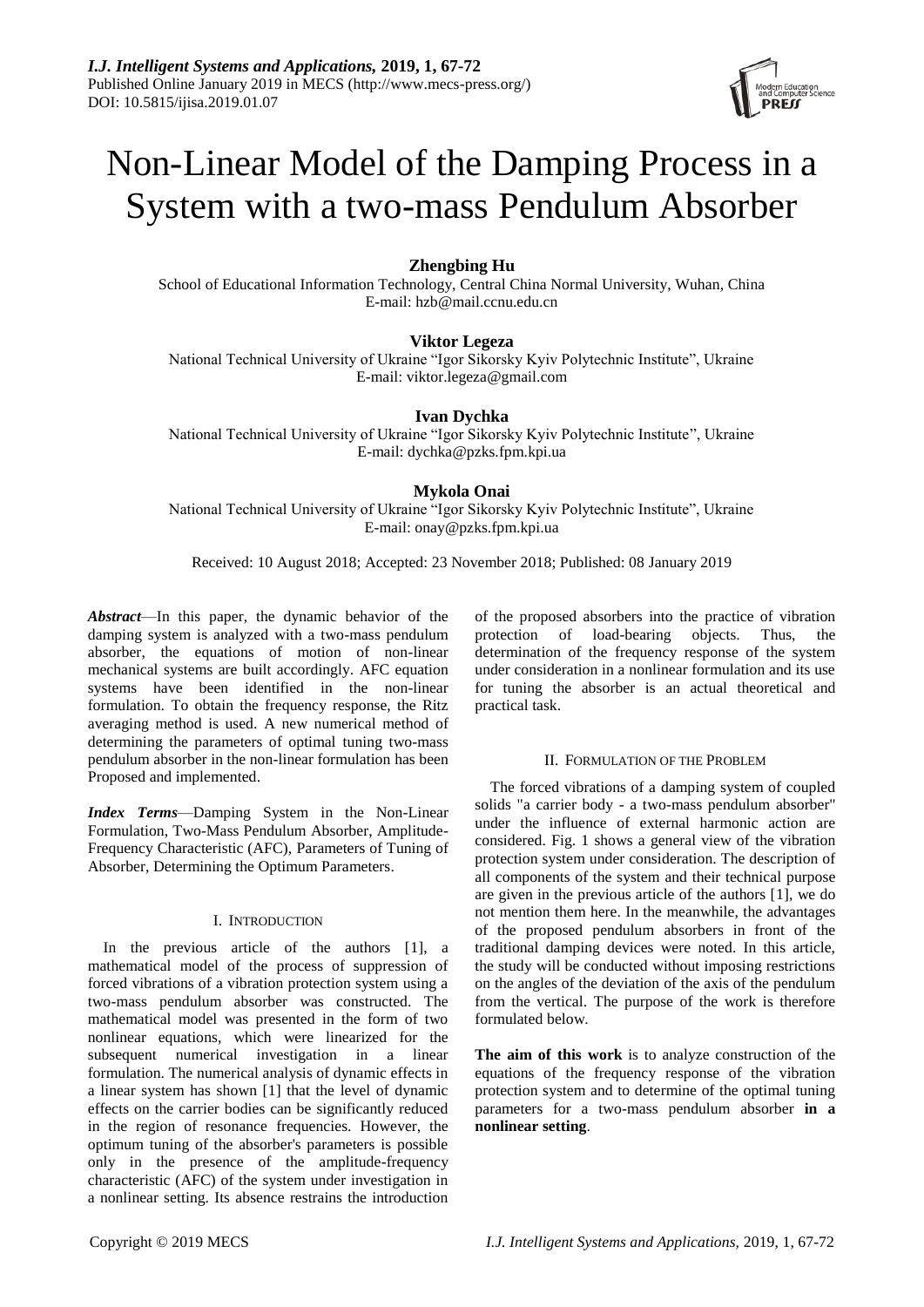

Fig.1. Damping system with a two-mass pendulum absorber under the influence of external harmonic excitation *F(t)*

## III. CONSTRUTION OF THE EQUATIONS OF FREQUENCY RESPONSE IN NONLINEAR FORMULATION

In [1], nonlinear differential equations of motion of the system were obtained in this form:

$$
(1 + \nu + \mu)\ddot{x}_0 + 2n_x\dot{x}_0 + \omega_0^2 x_0 +
$$
  
+  $p(\dot{\varphi}^2 \sin \varphi - \ddot{\varphi} \cos \varphi) = \overline{F_0} \sin(\omega t)$  (1)

$$
\ddot{x}_0 \cos \varphi = q\ddot{\varphi} + 2n_{\varphi}\dot{\varphi} + g \sin \varphi ,
$$
 (2)

where  $v = M/M_0$ ;  $\mu = m/M_0$ ;  $F_0 = F_0/M_0$ ;  $\omega_0^2 = k/M_0$ ;  $2n_x = C_x/M_0$ ;  $\Delta = ML - ml$ ;  $p = \Delta/M_0$ ;  $\Sigma = ML^2 + ml^2$ ;  $q = \Sigma/\Delta$ ;  $2n_\varphi = C_\varphi/\Delta$ .

The structure of these equations completely corresponds to the structure of the equations obtained in the fundamental monographs [2, 3], in which one of the authors explored in detail the kinematics and dynamics of the roller absorbers of forced oscillations. Therefore, we use the approach developed in this study [3].

We expand the trigonometric functions in the Taylor series and keep two terms of the corresponding series for each function. After this, the obtained two-term segments of the series into equations  $(1) - (2)$  is substituted. As a result, it turns out:

$$
(1 + \nu + \mu)\ddot{x}_0 + 2n_x\dot{x}_0 + \omega_0^2 x_0 + p\left(\varphi - \frac{\varphi^3}{6}\right)\dot{\varphi}^2 -
$$

$$
-p\left(1 - \frac{\varphi^2}{2}\right)\ddot{\varphi} = \overline{F_0}\sin(\omega t),\tag{3}
$$

$$
\ddot{x}_0 \left( 1 - \frac{\varphi^2}{2} \right) = q\ddot{\varphi} + 2n_\varphi \dot{\varphi} + g \left( \varphi - \frac{\varphi^3}{6} \right),\tag{4}
$$

The paper considers steady-state oscillations of the system. When constructing the equations of the frequency response of the damping system under consideration, we use the Ritz averaging method  $[4 - 6]$ . This method is based on the assumption that the average value of the virtual work, which is performed during the motion of all the elements of the system in one period, the final outcome is zero.

When using the Ritz averaging method, it is believed that an approximate solution of forced oscillations of a mechanical system for each independent coordinate  $X_j(t)$  can be represented as a finite series:

$$
X_j(t) = \sum_{i=1}^n A_{ij} \psi_i(t), \qquad (5)
$$

where  $\psi_i$  – are some basic time functions that are selected from the condition of the problem and the specifics of the system;  $A_{ij}$  – weight coefficients, which are determined from the condition that the average value of virtual work for one period of oscillations is zero.

Usually, for an approximate steady-state solution, the problems are limited to one or two terms of the series (5). In this paper, for each independent generalized coordinate, the following functions are suggested:

$$
x_0(t) = A_1 \psi_1(t) + A_2 \psi_2(t) = A \sin(\omega t - \alpha),
$$
 (6)

$$
\varphi(t) = B_1 \psi_1(t) + B_2 \psi_2(t) = B \sin(\omega t - \beta) , \qquad (7)
$$

where  $\psi_1(t) = \sin(\omega t)$  **u**  $\psi_2(t) = \cos(\omega t)$ .

After substituting expressions (6) and (7) into equations (3) and (4), a system of nonlinear algebraic equation is obtained:

$$
2n_x A\omega\cos(\omega t - \alpha) - (1 + \nu + \mu)\omega^2 A\sin(\omega t - \alpha) ++ A\omega_0^2 \sin(\omega t - \alpha) ++ pB^3 \omega^2 \left(1 - \frac{B^2}{6}\sin^2(\omega t - \beta)\right) \sin(\omega t - \beta)\cos^2(\omega t - \beta) ++ pB\omega^2 \left(1 - \frac{B^2}{2}\sin^2(\omega t - \beta)\right) \sin(\omega t - \beta) = \overline{F}_0 \sin(\omega t),
$$
\n(8)

$$
A\omega^2 \sin(\omega t - \alpha) \left( 1 - \frac{B^2}{2} \sin^2(\omega t - \beta) \right) =
$$
  
=  $qB\omega^2 \sin(\omega t - \beta) - 2n_\varphi B\omega \cos(\omega t - \beta) -$   
 $-gB \left( 1 - \frac{B^2}{6} \sin^2(\omega t - \beta) \right) \sin(\omega t - \beta).$  (9)

To transform equations (8) and (9) in the following way, it multiplies these equations first by  $sin(\omega t)$  and integrate them on the interval from 0 to  $2\pi$ . Then it carries out the same integration after multiplying these equations by  $cos(\omega t)$  . After the corresponding

#### Copyright © 2019 MECS *I.J. Intelligent Systems and Applications,* 2019, 1, 67-72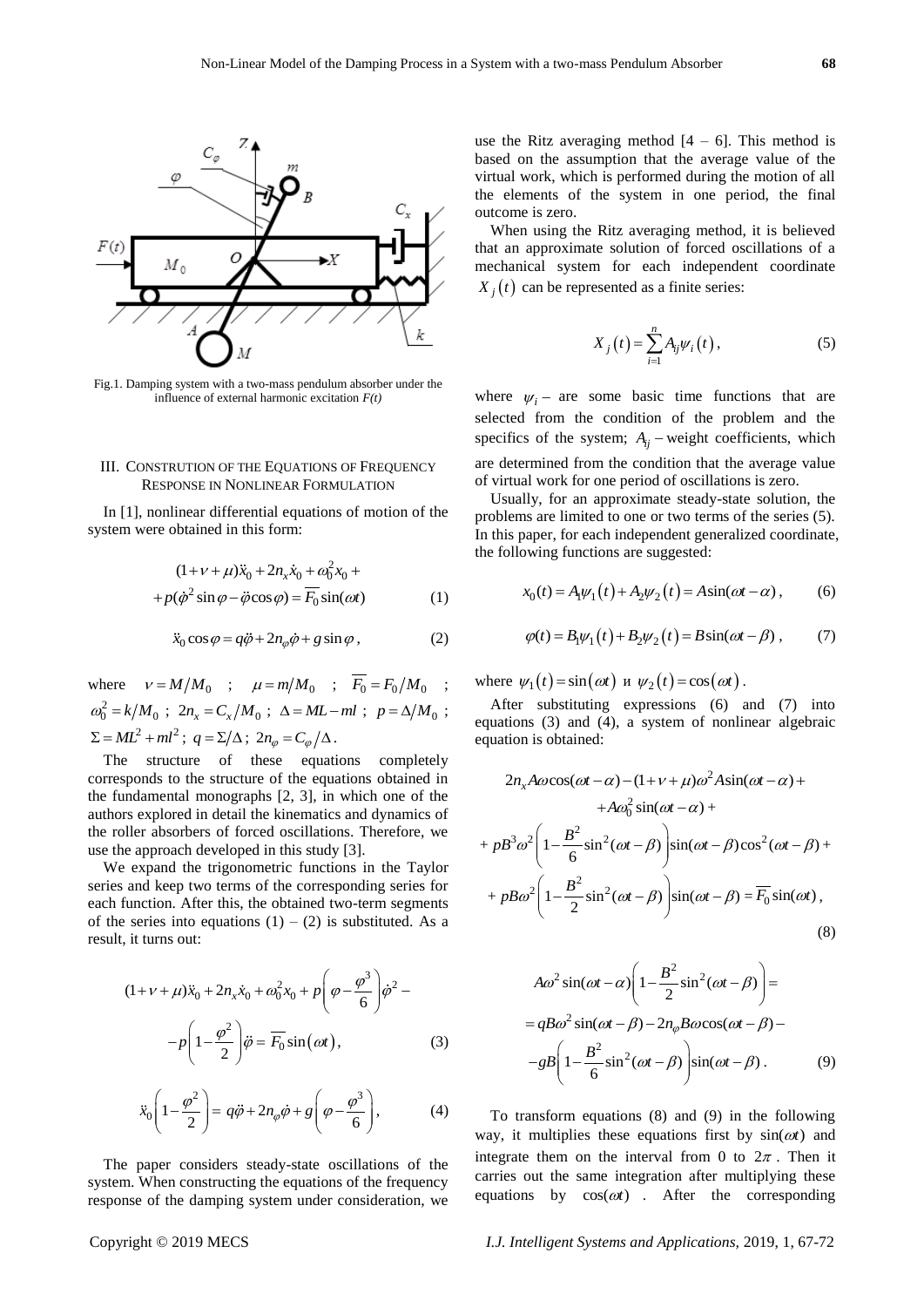transformations, four algebraic equations are obtained:

$$
(\omega_0^2 - (1 + \nu + \mu)\omega^2) A \cos \alpha + 2n_x A \omega \sin \alpha +
$$

$$
p B \omega^2 \cos \beta \left( 1 - \frac{B^2}{8} - \frac{B^4}{48} \right) = \overline{F}_0.
$$
 (10)

$$
2n_x A\omega\cos\alpha - (\omega_0^2 - (1 + \nu + \mu)\omega^2)A\sin\alpha -
$$

$$
-pB\omega^2\sin\beta \left(1 - \frac{B^2}{8} - \frac{B^4}{48}\right) = 0.
$$
 (11)

$$
A\omega^2 \cos \alpha - AB^2 \omega^2 \left(\frac{3}{8} \cos \alpha + \frac{1}{4} \sin \beta \sin(\alpha - \beta)\right) =
$$
  
=  $B \cos \beta \left(q\omega^2 - g + \frac{gB^2}{8}\right) - 2n_\varphi B \omega \sin \beta$ . (12)

$$
A\omega^2 \sin \alpha + AB^2 \omega^2 \left(\frac{1}{4} \cos(\alpha - \beta) - \frac{3}{8} \sin \alpha\right) =
$$
  
=  $B \sin \beta \left(q\omega^2 - g + \frac{gB^2}{8}\right) + 2n_\varphi B \omega \cos \beta$ . (13)

To construct equations  $(10) - (13)$ , the following intermediate formulas ( $\psi = \omega t$ ) are used:

$$
\int_{0}^{2\pi} \sin^{2n+1}(\psi - \beta)\sin(\psi) d\psi = \cos\beta \cdot J(n+1), \quad (14)
$$

$$
\int_{0}^{2\pi} \sin^{2n+1}(\psi - \beta)\cos(\psi) d\psi = -\sin\beta \cdot J(n+1), \quad (15)
$$

$$
\int_{0}^{2\pi} \sin(\psi - \alpha) \sin^{2n} (\psi - \beta) \sin \psi d\psi =
$$
  

$$
\sin \beta \sin(\beta - \alpha) J(n) + \cos(2\beta - \alpha) J(n+1), \quad (16)
$$

$$
\int_{0}^{2\pi} \sin(\psi - \alpha) \sin^{2n} (\psi - \beta) \cos \psi d\psi =
$$
  
sin( $\beta - \alpha$ )cos $\beta J(n)$  - sin(2 $\beta - \alpha$ ) $J(n+1)$ , (17)

where  $J(n) = \int_{0}^{2\pi} \sin^{2n}(x) dx = 2\pi \frac{1 \cdot 3 \cdot 5 \cdots (2n-1)}{2n}$ 0  $\sin^{2n}(x)dx = 2\pi \frac{1 \cdot 3 \cdot 5 \cdots (2n-1)}{2^{n-1}}$  $n(x)dx = 2\pi \frac{1 \cdot 3 \cdot 5 \cdots (2n)}{2^n n!}$ *n*  $J(n) = \int_{0}^{2\pi} \sin^{2n}(x) dx = 2\pi \frac{1 \cdot 3 \cdot 5 \cdots (2n)}{2^{n} n!}$ π  $=\int_{0}^{2\pi} \sin^{2n}(x) dx = 2\pi \frac{1 \cdot 3 \cdot 5 \cdots (2n-1)}{2^{n} n!}.$ 

After this, the problem is raised by eliminating unnecessary variables  $B, \alpha, \beta$  and determining the functional dependence of the amplitude *A* is the steadystate forced oscillations of the carrier body on frequency  $\omega$ .

Multiply equation (12) on  $\sin \beta$  and equation (13) – by  $\cos \beta$  then subtract the second. As a result, the following equation is obtained:

$$
\sin(\alpha - \beta) = \frac{2n_{\varphi}B}{A\omega \left(1 - \frac{B^2}{8}\right)}.
$$
\n(18)

The next step – multiply equation (12) on  $\cos \beta$  and equation (13) – in  $\sin \beta$ , then add the value received. The result is:

$$
\cos(\alpha - \beta) = \frac{B\left(g - q\omega^2 - \frac{gB^2}{8}\right)}{A\omega^2 \left(-1 + \frac{3}{8}B^2\right)}.
$$
 (19)

Transformations of equations (18) and (19) will have the first equation that links the amplitude  $A$  and  $B$ :

$$
A = \frac{B\sqrt{(2n_{\varphi}\omega\Psi_{1}(B))^{2} + (\Psi_{2}(B,\omega)\Psi_{3}(B))^{2}}}{\omega^{2}\Psi_{1}(B)\Psi_{3}(B)},
$$
 (20)

where 
$$
\Psi_1(B) = 1 - \frac{3}{8}B^2
$$
;  $\Psi_2(B, \omega) = g - q\omega^2 - \frac{gB^2}{8}$ ;  
\n $\Psi_3(B) = 1 - \frac{B^2}{8}$ ;  $\Theta(B, \omega) = \left[ \frac{4n_x n_\varphi}{\Psi_3(B)} - \Omega(\omega) \frac{\Psi_2(B, \omega)}{\omega^2 \Psi_1(B)} \right]$ .

Next step – find the second algebraic equation that relates the amplitude  $A$  and  $B$ . Raise squared equations (10) and (11), and then add them. Use equation (18) and (19) at intermediate transformations (not given). As a result, we obtain the required equation:

$$
A = \sqrt{\frac{F_0^2 - \Psi_5^2(B, \omega) - 2B\Psi_5(B, \omega) \cdot \Theta(B, \omega)}{\Omega^2(\omega) + (2n_x \omega)^2}},
$$
 (21)

where 
$$
\Psi_4(B) = 1 - \frac{B^2}{8} - \frac{B^4}{48}
$$
;  $\Psi_5(B,\omega) = pB\omega^2 \Psi_4(B)$ ;  
\n $\Omega(\omega) = \omega_0^2 - (1 + v + \mu)\omega^2$ .

After extracting the amplitude *A* of the carrier body with equations (20) and (21), we obtain nonlinear algebraic equation with respect to a given implicit function  $B = B(\omega)$  in this general form:

$$
\Phi(B(\omega), \omega) = 0. \tag{22}
$$

The exact solution of the equations of (22) related  $B = B(\omega)$  cannot be found, but they can be solved on the basis of approximate numerical methods in the right frequency range. After setting depending  $B = B(\omega)$  on the numerical formula (21), it is finally determined by the desired amplitude-frequency characteristic  $A = A(\omega)$ damping system with a non-linear tuning pendulum absorber.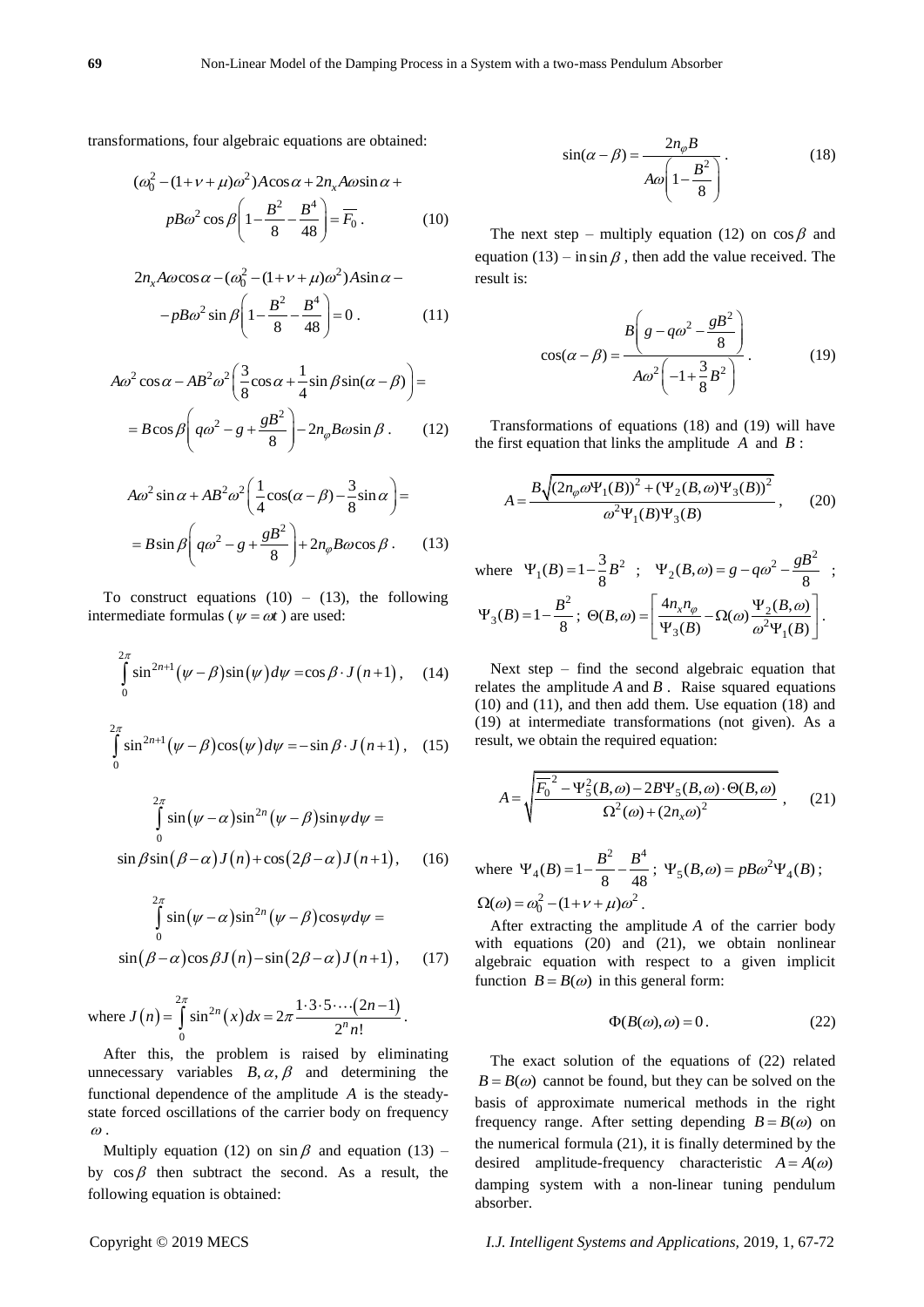To obtain the frequency response of a damping system in a linear formulation [1], it is supposed to be presented in equations  $(20) - (21)$ :

$$
\Psi_1(B) = \Psi_3(B) = \Psi_4(B) = 1
$$
 and  $\Psi_2(B,\omega) = g - q\omega^2$ .

### IV. RESULTS OF NUMERICAL ANALISIS

For illustration, it fulfils a numerical experiment for three cases: for a damping system with an absorber, it takes into account the nonlinearity in Fig.2; it shows a damping system with an absorber without regard for nonlinearity in Fig.3; it shows a system without an absorber in Fig.4. The parameters of the system and the level of external influence were chosen for practical reasons:  $L = 2,0 \, m$ ;  $l = 1,5 \, m$ ;  $\mu_0 = 0,03$ ;  $\nu = 0,05$ ;  $\omega_0 = 1, 5 \, rad/s$  ;  $n_\varphi = 0, 45 \, m/s$  ;  $n_x = 0, 03 \, s^{-1}$  ;  $\overline{F_0}$  = 0,003g. The first four parameters were determined for the damping system without regard for nonlinearity following the known methods  $[6 - 8]$  and [1], the last two parameters are in accordance with the regulatory documents of the construction industry [9, 10].

Comparing the maximum values of amplitudes for each AFC, the following can be noted. The maximum amplitude for the frequency response of the system, taking into account the nonlinearity (Fig.2), it is 2.35 times smaller than the maximum amplitude for the frequency response of the system without an absorber (Fig.4). With the same parameters, the maximum amplitude on the AFC graph of the system in the linear formulation of the problem (Fig. 3) is 2.56 times smaller than the maximum amplitude for the frequency response of the system without an absorber (Fig. 4).



Fig.2. AFC of the damping system with a two-mass pendulum absorber taking into account the nonlinearities



Fig.3. AFC of the damping system with a two-mass pendulum absorber in a linear setting

The presented results of dynamic calculations quantitatively and qualitatively confirm the existing experimental data on a significant decrease on the level of maximum amplitudes when using absorbers on high-rise structures such as aerial masts and TV towers [11, 12].

In addition, it can be noted that the maximum amplitudes on the curves of the amplitude-frequency characteristic (Fig. 2 and Fig. 3) also differ by a factor of 1.09, with a larger amplitude for the system, in which nonlinearities are taken into account in the model. Thus, the optimal tuning of the parameters of the vibration protection system without taking into account its nonlinearities leads to an underestimation of the real maximum amplitude of the forced oscillations of the carrier body. At the same time, for the selected parameters, if the graph of the frequency response of the system for a problem in a linear formulation has a symmetrical form (Fig. 3), which indicates its optimal tuning, then the frequency response of the system in a nonlinear formulation does not have this symmetry (Fig. 2). This indicates that the system parameters are not optimal when the nonlinearities are taken into account. Therefore, the optimal tuning of the system within the framework of the linear model is not optimal within the framework of the nonlinear model. Proceeding from this, it is necessary to develop an appropriate method for determining the optimum tuning parameters of absorbers of this design, which the nonlinearities of the system should be taken into account for the study.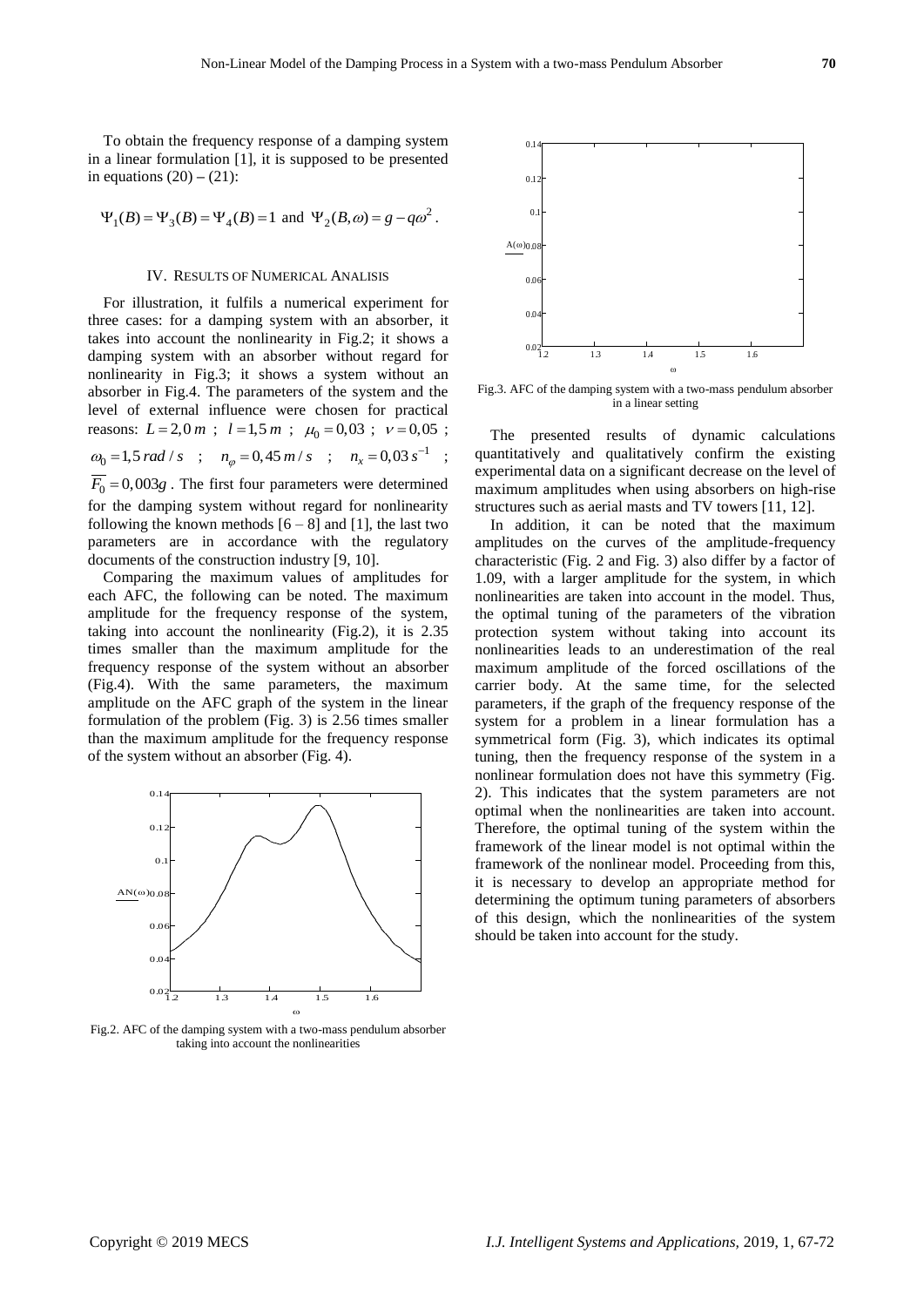

Fig.4. AFC of a mechanical system without an absorber

## V. СONCLUSIONS

The proposed system of vibration suppression of forced oscillations of a bearing body allows to significantly reduce the level of vibration amplitudes, and thus to exclude the possibility of the appearance of resonance phenomena in a mechanical system [13]. This conclusion is quantitatively and qualitatively confirmed by existing experimental data on a significant decrease in the maximum amplitudes when using absorbers in this design. The noted result is achieved due to the optimal tuning of the absorber parameters by the corresponding frequencies of the natural oscillations of the specific carrier body. Adjustment of the natural frequency of a two-mass absorber with the help of optimal selection and adjustment of its four main parameters. In addition, in order to implement the optimum tuning of the absorber, it is necessary to introduce a regulated damping element with a variable coefficient of viscous resistance. At the same time, the operating range of natural frequencies (from 0 to 15 rad / s) of such absorbers is wider than in single-mass pendulum damper.

The results of the numerical experiment show a difference between the maximum values of the amplitudes of the carrier body in the linear and nonlinear models. At the same time, there is the larger amplitude for the system, in the model of which nonlinearities are taken into account. Thus, the optimal tuning of the parameters of the vibration protection system without taking into account its nonlinearities leads to an underestimation of the real maximum amplitude of the forced oscillations of the carrier body [14].

Therefore, the development of a methodology for the optimal tuning of the parameters of the proposed absorbers in a nonlinear formulation remains an individual actual practical and theoretical problem.

The results of this research can be used by developers and designers of vibration dampers for forced oscillations of high-rise structures and other extended objects while developing their design solutions.

#### **REFERENCES**

- [1] Zhengbing Hu, V.P.Legeza, I.A.Dychka, D.V. Legeza, "Mathematical Modeling of the Process of Vibration Protection in a System with two-mass Damper Pendulum", International Journal of Intelligent Systems and Applications (IJISA), Vol.9, No.3, p.p.18 – 25, 2017. DOI: 10.5815/ijisa. 2017.03.03.
- [2] Legeza V.P.Vibration protection of dynamic systems with roller absorbers (in Ukrainian). Kyiv, "Fourth wave",  $2010. - 280$  p.
- [3] Legeza V.P. The theory of vibration protection systems using isochronous roller dampers (models, methods, dynamic analysis, technical solutions) (in Russian). – Saarbrücken (Deutschland): LAMBERT Academic Publishing, 2013. – 116 p.
- [4] Ritz W. Über eine neue Methode zur Lösung gewisser Variations – Probleme der mathemati-schen Physik. – Journal für die reine und angewandte Mathematik (Grelle), 1909, B. 135, N.1, S. 1 – 61.
- [5] Klotter K. Non-linear vibration problems treated by the averaging method of W.Ritz //Proc. 1st U.S. Nath. Congr., Appl. Mech., Chicago, Illinois: Edwards Brothers Inc., 1951, p.p. 125 – 131.
- [6] Weaver W.,Timoshenko S.P.,Young D.H. Vibration Problems in Engineering, 5th Ed. – J. Wiley, 1990. – 624  $\mathbf{p}$ .
- [7] Den Hartog J.P. Mechanical Vibrations. McGraw- Hill, New York, 1956. – 436 p.
- [8] Korenev B.G., Reznikov L.M. Dynamic Vibration Absorbers – Theory and Technical Applications. Chichester. –John Willey and Sons. –1993. – 296 p.
- [9] State building norms of Ukraine. Loads and effects (SBN В.1.2-2:2006). Kyiv, Ministry of Construction of Ukraine.  $-2006. - 78$  p.
- [10] Dynamic calculation of structures for special effects: Handbook of the designer (Ed. Korenev B.G, Rabinovich I.M). (in Russian). – M .: Stroiizdat, 1981. – 216 p.
- [11] Fisher O. Some experience with the use of vibration absorbers on aerial masts. – Acta Technica CSAV. – 1974, Roc.  $19. - N<sub>2</sub>2. - S. 32 - 38.$
- [12] Kolousek V, et al. Wind effect on Civil Engineering Structures. – Academia Praha. – 1983. – 125 p.
- [13] Da-Xue Chen,Guang-Hui Liu,"Oscillatory Behavior of a Class of Second-order Nonlinear Dynamic Equations on Time Scales", IJEM, vol.1, no.6, pp.72-79, 2011.
- [14] Mehdi Rouissat,Riad .A Borsali,Mohammed Chick-Bled,"Dual Amplitude-Width PPM for Free Space Optical Systems", IJITCS, vol.4, no.3, pp.45-50, 2012.

### **Authors' Profiles**



**Zhengbing Hu**: Ph.D., Associate Professor of School of Educational Information Technology, Central China Normal University, M.Sc. (2002), Ph.D. (2006) from the National Technical University of Ukraine "Kiev Polytechnic Institute". Postdoc (2008), Huazhong University of Science and Technology, China. Honorary

Associate Researcher (2012), Hong Kong University, Hong Kong. Major interests: Computer Science and Technology